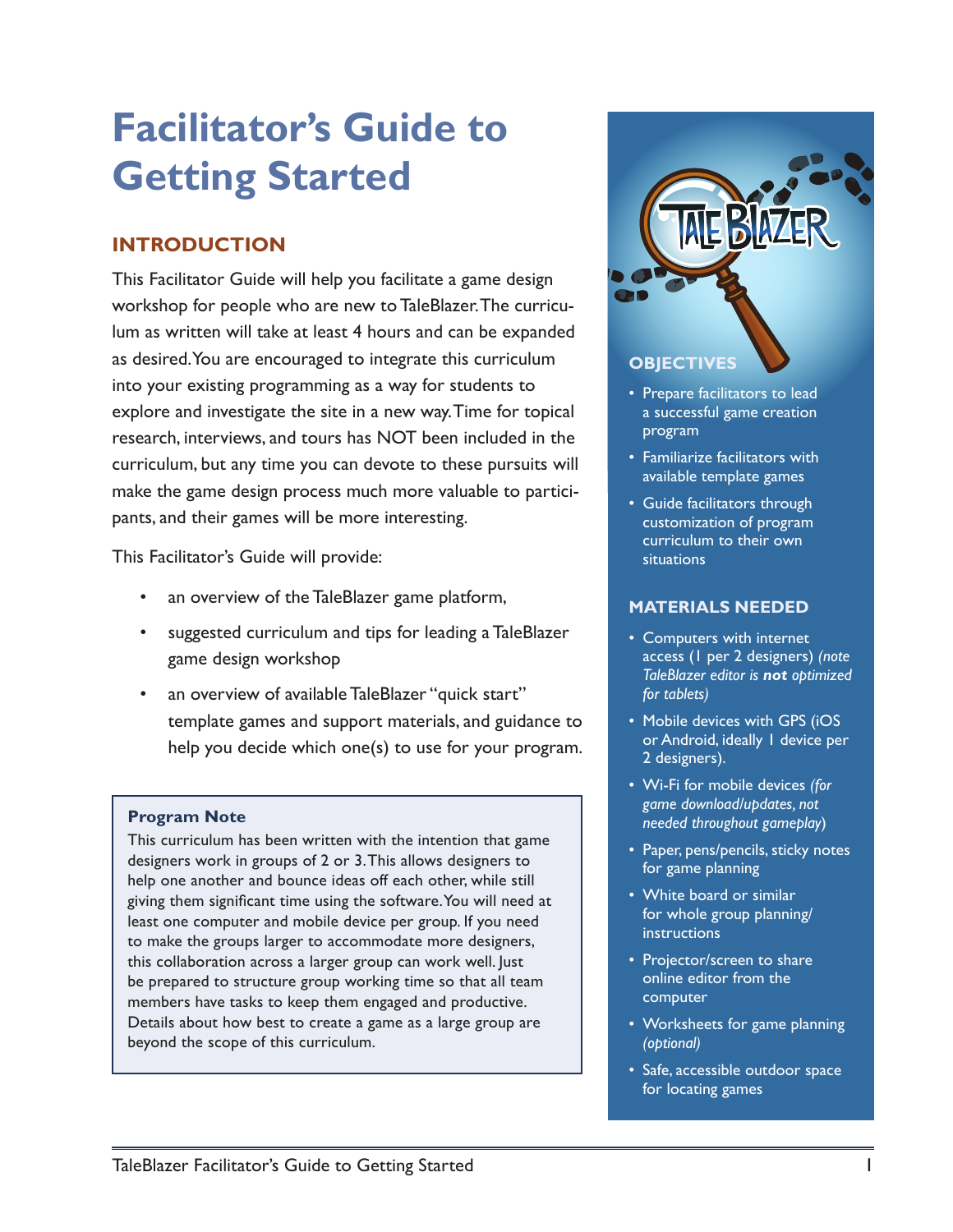## **WHAT IS TALEBLAZER?**

TaleBlazer games are location-based games played on mobile devices (smart phones or tablets), which enable players to interact with virtual characters, objects, and other information associated with real-world locations. TaleBlazer software has two parts: the mobile app (a.k.a. **TaleBlazer Mobile**), used for playing games, and the **TaleBlazer Editor** (available by signing up for a free account at <http://www.taleblazer.org>), used for creating games. The TaleBlazer Editor is recommended for ages 10 and older. Since TaleBlazer is not limited to any particular content, games can be created on any subject or topic the designer can imagine (science, foreign language, history, etc.).

## **WHY USE TALEBLAZER?**

TaleBlazer software enables youth and adults to create and design their own entertaining and educational games. As a program facilitator, you can use TaleBlazer to engage youth in creative, collaborative design of their own interactive, location-based games and simulations. As they explore the game area and create their games, game designers develop a deep connection to the location and content of their game. Game designers also learn design and programming skills, allowing them to grow as digital "makers." Because of TaleBlazer's flexibility, game designers can make games with game mechanics, themes, characters, dialogue, objects, and narratives that are meaningful to them.

Creating a TaleBlazer game can motivate young game designers to learn new things. A game design program at a botanical garden, for example, might attract some participants who love plants and others who love games or computer programming. As game designers, youth must choose which real and virtual items and locations to include, justifying why each is interesting or important in the game. In order to make those decisions, game designers explore the location, content, and software for ideas and solutions to problems. If time allows, they may interview botanical garden staff experts, making connections between the organization's behind-the-scenes research and the themes in their games. The rich, multifaceted game design process sparks and nurtures new interests in plants, games, and programming, creating an environment in which youth game designers dig deeper to make better games.

## **HOW DOES TALEBLAZER WORK?**

**Outdoor GPS Games:** TaleBlazer Mobile games primarily take place in **outdoor** locations, using your mobile device's GPS technology to locate the player on the game map. Since GPS requires the mobile device to communicate with satellites, **games work best in areas free of significant tree cover, tall buildings, or other things that could obstruct the signal**. (Designers can make indoor TaleBlazer games, but these games are more complicated to create and thus are not covered in this curriculum.)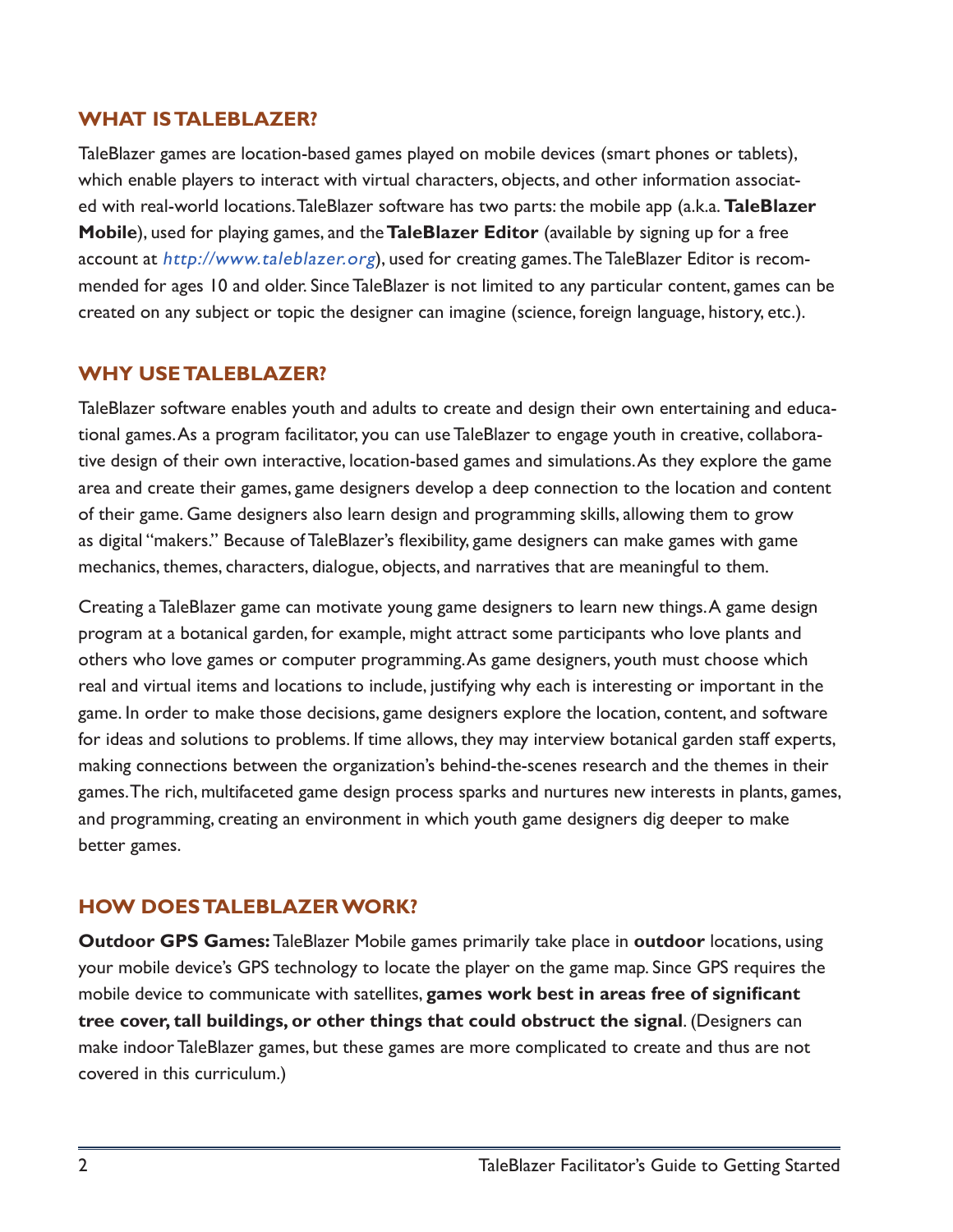**Mobile Connectivity Requirements:** Games are downloaded directly to the mobile device via Wi-Fi or a data signal. Once the game has been downloaded, the player does not need to have access to Wi-Fi or data to play the games, unless the game uses a dynamic map. None of the template games use dynamic maps. Games can be downloaded to a device using a unique game code or by signing in to the game designer's account in TaleBlazer Mobile.

**Creating Online Editor Accounts:** Anybody can set up an account at [http://www.taleblazer.](http://www.taleblazer.org) [org](http://www.taleblazer.org) to use the online editor to make games, although children under 13 need permission from a guardian to create their own accounts. If you are working with game designers younger than 13, you can ask them to set up accounts at home with their guardian's permission, or you can create accounts for them to use during the program. The benefit of the latter is that you would then have easy access to the games created during the program. Games created in the editor are saved to the cloud and can be accessed on any computer by logging in to your TaleBlazer account.

## **YOUR ROLE AS FACILITATOR**

You will be doing some demonstrations and leading some activities, particularly at the beginning of the program, but soon the schedule will open up and your program participants will be managing their own time and tasks as they design their games. Your role throughout the program will be to:

- **• Create a positive and welcoming classroom culture that values everyone's ideas and contributions.** Create a comfortable atmosphere and allow designers to try new things and make mistakes.
- **• Support youth as designers.** Let youth take the lead as they develop, test, and revise their ideas. Avoid the temptation to grab the mouse and do the scripting work for them—guide designers as needed while they do the work. You may need to help designers focus their ideas into something manageable for the time and template allotted.
- **• Reflect on the experience.** Take notes on what went well and what didn't go as desired make changes in the program as needed. Allow time for designers to reflect on and share what they have learned.

## **NOTES ON FACILITATION**

You do not have to be a computer expert to facilitate TaleBlazer game creation! TaleBlazer was designed to be used by novices, and the preparatory materials included here will help you familiarize yourself with the software before you lead others. That said, you will be much more comfortable if you spend some time exploring TaleBlazer on your own. Go through the template tutorials yourself and make your own game. Feel free, too, to modify the existing templates to better suit your site and needs. The online game editor also has some built-in tutorials that you may want to play around with.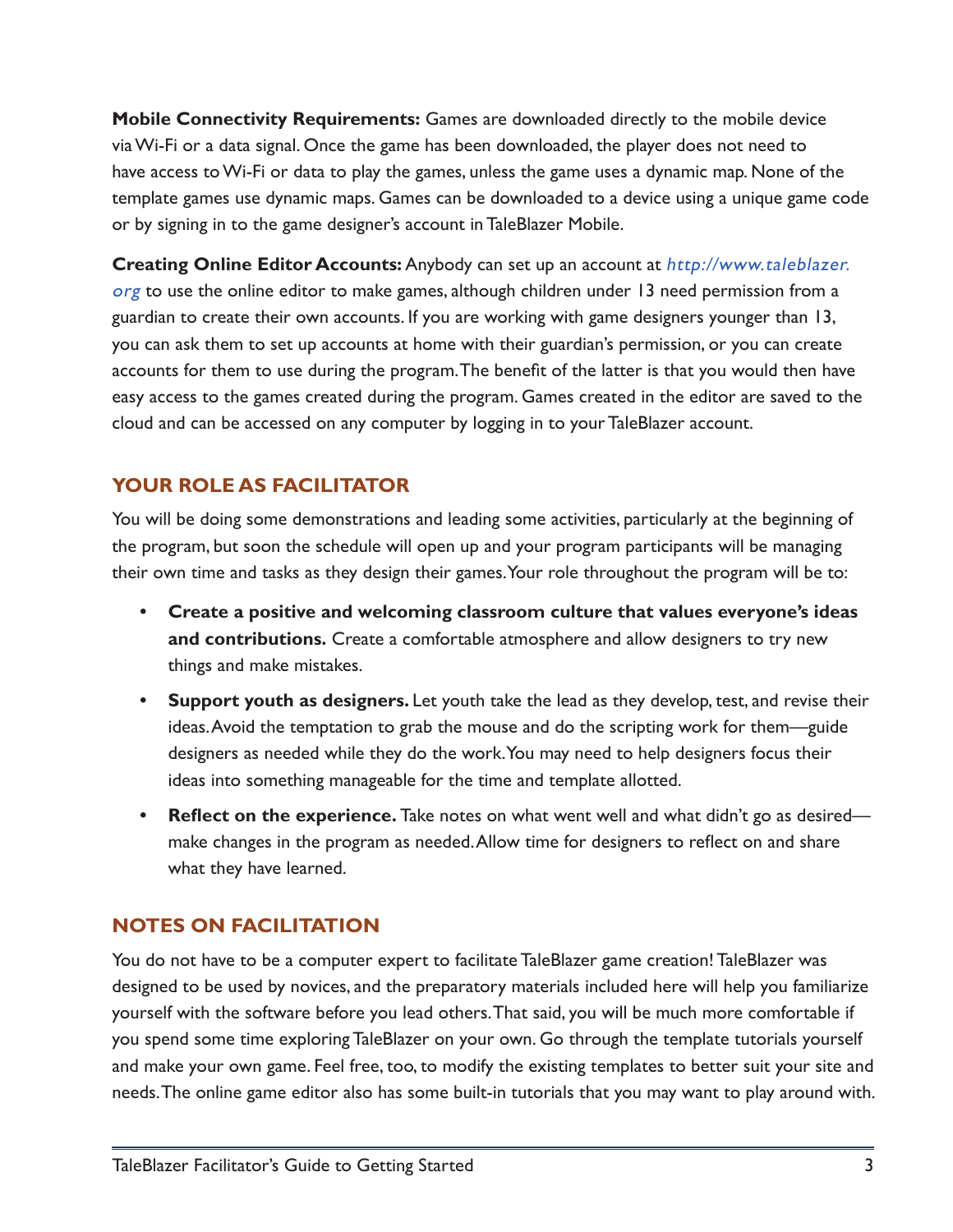As you explore the software, you'll gain a better understanding of common challenges and how to address them.

Game design for youth is most powerful when the students can really take charge of their own game design. The more students can own the process and make meaningful decisions about their games, the more invested they will be in the games and their creation. As a facilitator, your job is to balance giving the students support and structure and allowing them to work through challenges themselves. While it is important that the students finish the program with some sense of accomplishment—they've created a game that they are happy with—students learn a lot through the process of designing and building a game regardless of the quality of the end product.

This curriculum places a lot of constraints on the games built in an effort to reduce the burden of learning the software and enable students to complete an interesting game in 4 hours. Building a game from a template reduces student agency to some degree, but we believe that for an introductory experience the benefits of a quick start outweigh the loss of some creative freedom. Consider presenting the games as a design challenge (perhaps for a fictitious client). Rather than telling designers they can make whatever they want, then introducing the limits, start with the constraints and encourage creativity from there. The game becomes a problem to solve creatively rather than an open-ended activity that feels stifling as it gets boxed in.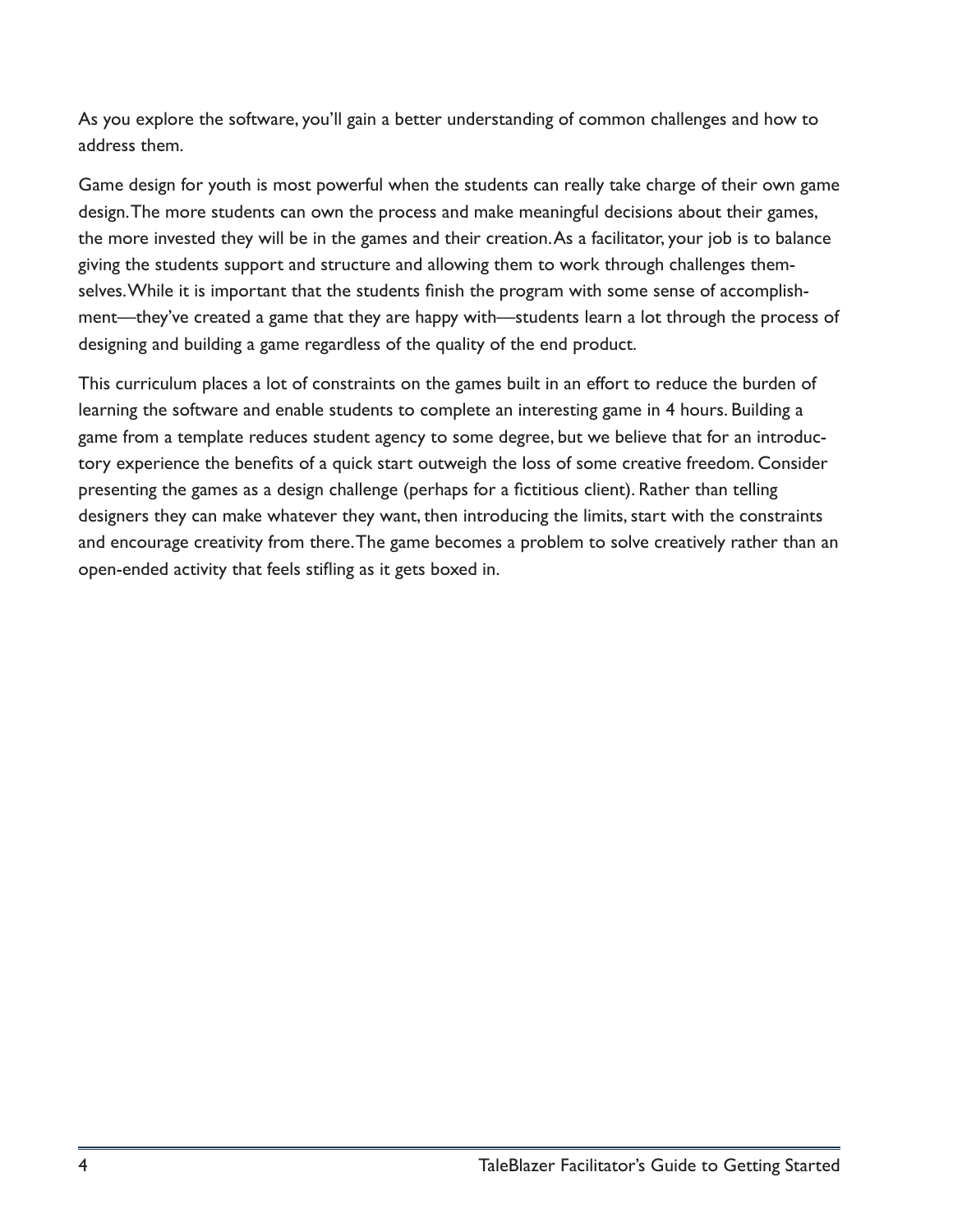## EXPLORING TALEBLAZER

Although TaleBlazer games are meant to be played on location, you can play many of the games by tapping the icons on the screen instead of walking to them.

- 1. Download TaleBlazer Mobile to your mobile device.
	- a. Go to Google Play or the iOS App Store and search for TaleBlazer. Download and open it.
- 2. Tap the menu icon  $\blacksquare$  in the upper right corner of the home screen, and tap *Game Code*.



3. Enter one of the game codes from the template games listed below.

#### **Template Game Codes:**

- Narrative Mystery: **gxrvmdi**
- Score Game: **glecbgm**
- 4. Download the template game, then tap **Play**.
- 5. Read the first introduction screen, then tap **OK**.
- 6. Tap on the menu icon  $\blacksquare$  in the upper right part of your screen, then tap **Settings**.



## **MATERIALS NEEDED**

- Mobile device (iOS or Android, see [http://](http://taleblazer.org/Support/systemrequirements) [taleblazer.org/Support/](http://taleblazer.org/Support/systemrequirements) sys[temrequirements](http://taleblazer.org/Support/systemrequirements) for information about device requirements.)
- Wi-Fi or data signal

## **TERMS**

- **• Agent**: a character, object, or clue used in the game. Often represented by an icon on the map.
- **• Bump**: to visit/activate an agent. Usually done by walking to an icon on the map.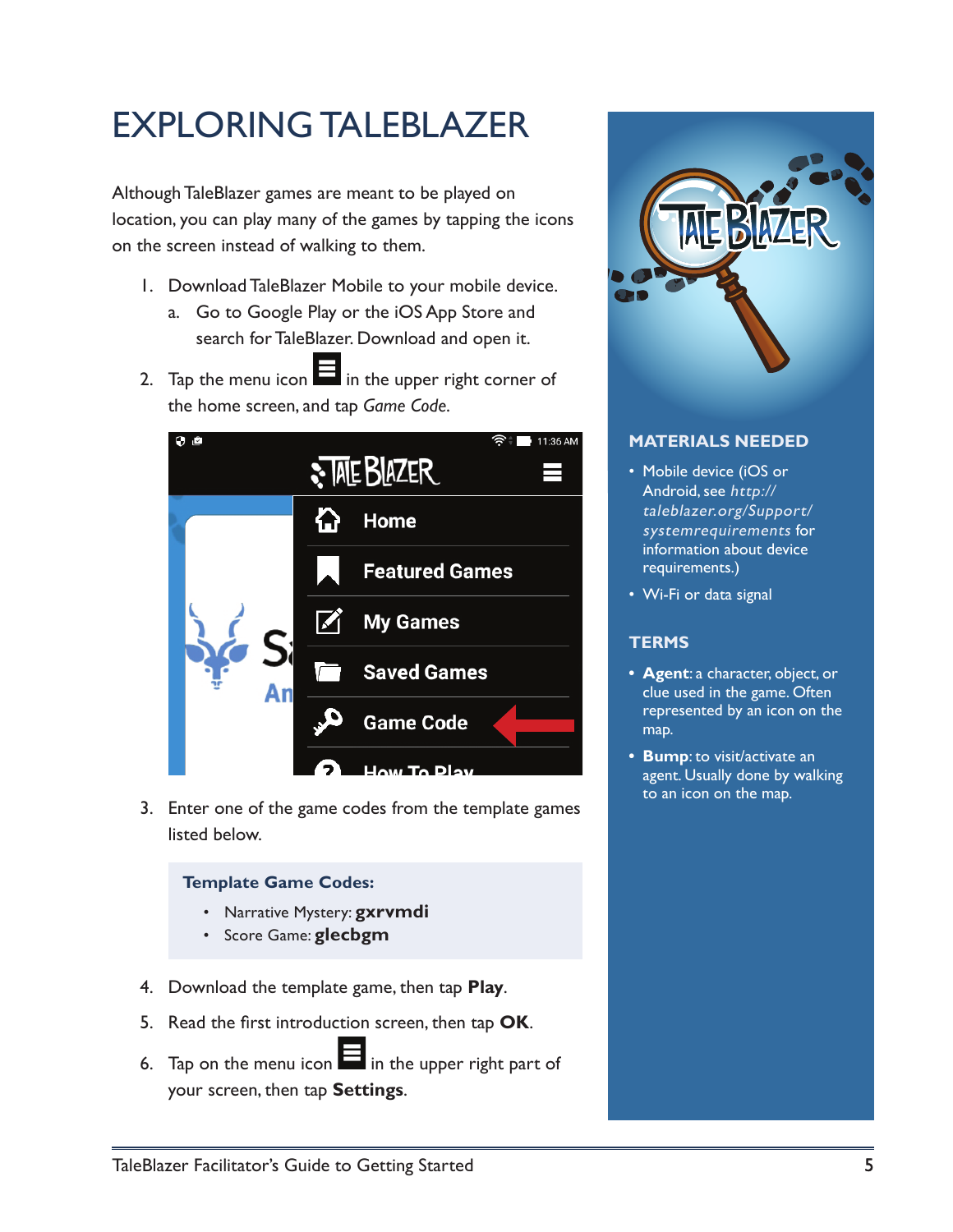| Back to App Store        |   |                  | 9:48 AM                 | $1 * 87%$ |  |  |  |
|--------------------------|---|------------------|-------------------------|-----------|--|--|--|
| <b>Narrative Mystery</b> |   |                  |                         |           |  |  |  |
|                          |   | $^{\prime}$ O    | <b>Settings</b>         |           |  |  |  |
| <b>Map</b>               | H |                  | <b>About Game</b>       |           |  |  |  |
|                          |   | $\boldsymbol{i}$ | <b>About TaleBlazer</b> |           |  |  |  |
|                          |   |                  | <b>Leave Game</b>       |           |  |  |  |

7. Turn on **Tap to Visit**. This will make it possible for you to visit each icon without physically walking to it.

| ◀ Back to App Store<br>9:48 AM  | $-1$ $*$ 87% |
|---------------------------------|--------------|
|                                 |              |
| <b>Settings</b>                 |              |
| Tap to Visit                    | ON           |
| <b>Show GPS Signal Strength</b> | $\Box -$     |

- a. Tap **OK** to return to the game.
- 8. Tap the icon on the map (red circle) to *bump* your first agent.
- 9. Continue to play the game by responding to the agents and tapping on icons as they appear on the map.
- 10. To leave, tap the menu icon, then tap **Leave Game**.
- 11. Go back to step 2 and tap through a different template game.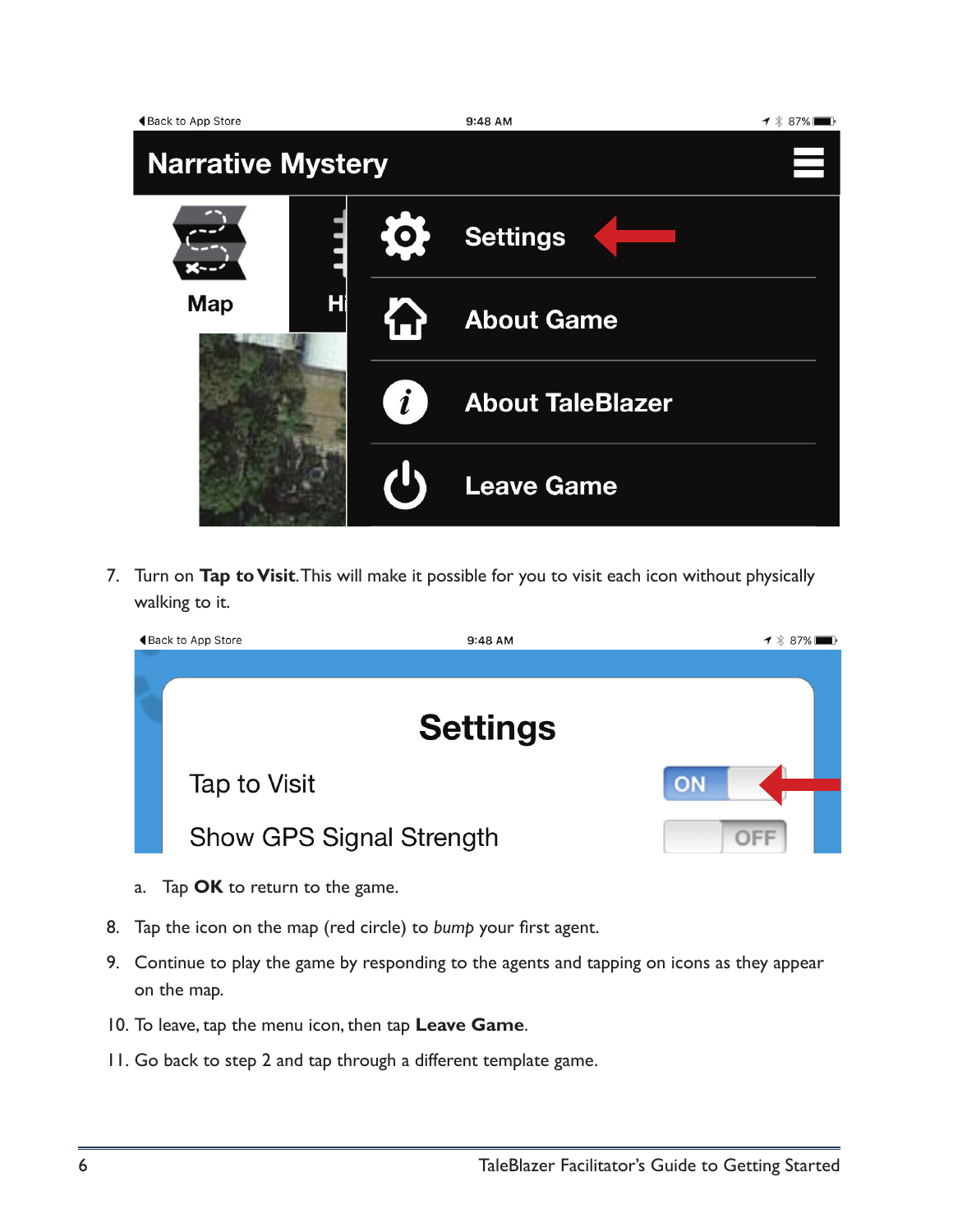## **THINKING ABOUT LOCATION**

One of the first decisions you will make when designing a TaleBlazer game is where—in the real world—you want the game to take place. For this short workshop, you will need to choose an area beforehand for the game designers to use as their game area. Logistically, it is easiest if everyone is designing a game for the same space. Depending on your site and the number of people available to supervise, you may be able to offer more than one location. The game area should be outside and at least a couple acres in size. The inherent inaccuracy of GPS becomes a problem in small game areas. Conversely, very large game areas also pose challenges for navigation as the player's icon will appear less responsive and landmarks may be harder to see. Try to find an area about the size of a city block.

Some other considerations:

- **• Where will your game designers be meeting?** Ideally, your game area will be nearby and easily accessible to designers for design and playtesting.
- **• Where are there interesting content possibilities?** Are there existing features that connect well to your content goals?
- **• Are there hazards to avoid?** Busy roads, stairs, restricted areas or bodies of water inside the game area?
- **• Can you get an accurate GPS signal?** Tall buildings, trees, canyons, and other tall objects can block GPS signals and cause frustration in playing the game.

## **CHOOSING YOUR TEMPLATE GAME**

The template you use will affect the type of games your designers create. You've already played the games and have a sense of what they are, but read through the *Game Overview* sheet for each template. The overviews describe the game format and give some ideas about ways to use the template. This will help you decide which template game will best suit your needs.

**Please note:** Both of the templates, as written, are intended to be fairly generic and therefore easily moved to your location. This means that references to the real world are very general, and the games don't require the player to interact with their surroundings. However, a well-designed TaleBlazer game is location-specific and makes extensive use of the physical world. **We encourage you to customize the template game to integrate it with your site.** If you do customize the template game, make sure that your game designers use the correct game code to play and remix your version of the game—not the generic template.

## **LOCATING YOUR TEMPLATE GAME**

1. Go to [www.taleblazer.org](http://www.taleblazer.org) and log in to your account. (Create an account if you haven't yet.)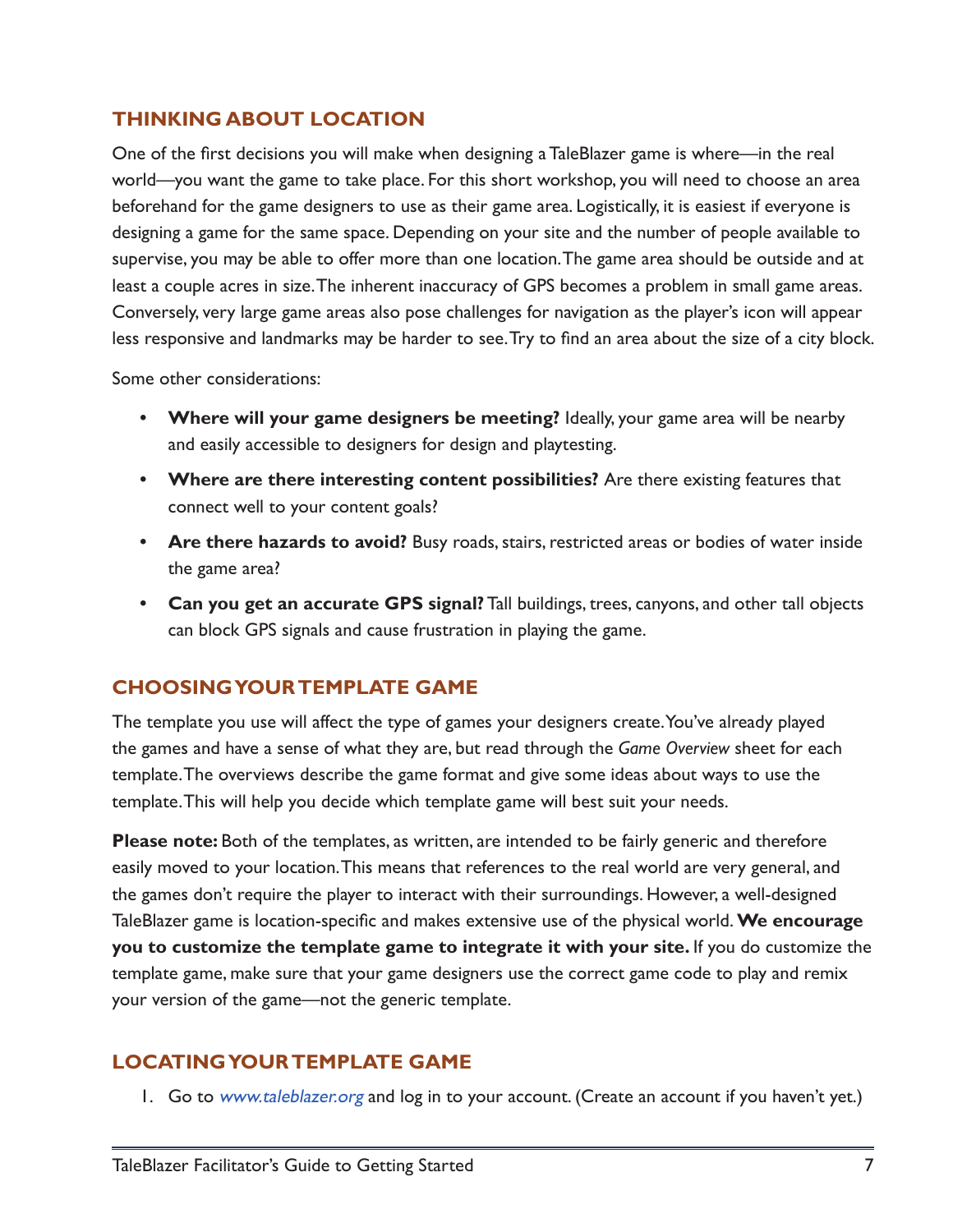2. Once you are logged in, go to the **Games** menu at the top of the screen, and click **Remix A Game**.



- 3. Use the game code below to remix (copy) the template game you have chosen.
	- a. Narrative Mystery: **gxrvmdi**
	- b. Score Game: **glecbgm**
- 4. Click **Save Game** to save a copy of the game to your account. Any changes you make will only affect the game in your account, not the original.



5. If the tutorial panel on the right isn't already open, click on the **Tutorials** button at the top of your screen.



6. In the tutorial panel, click on **Getting Started**, then choose **Your First Game**.

| <b>Getting Started</b>  |  |
|-------------------------|--|
| <b>Editor Overview</b>  |  |
| <b>Your First Game</b>  |  |
| <b>Play your Game</b>   |  |
| <b>Test your Game</b>   |  |
| <b>Add a Custom Map</b> |  |
|                         |  |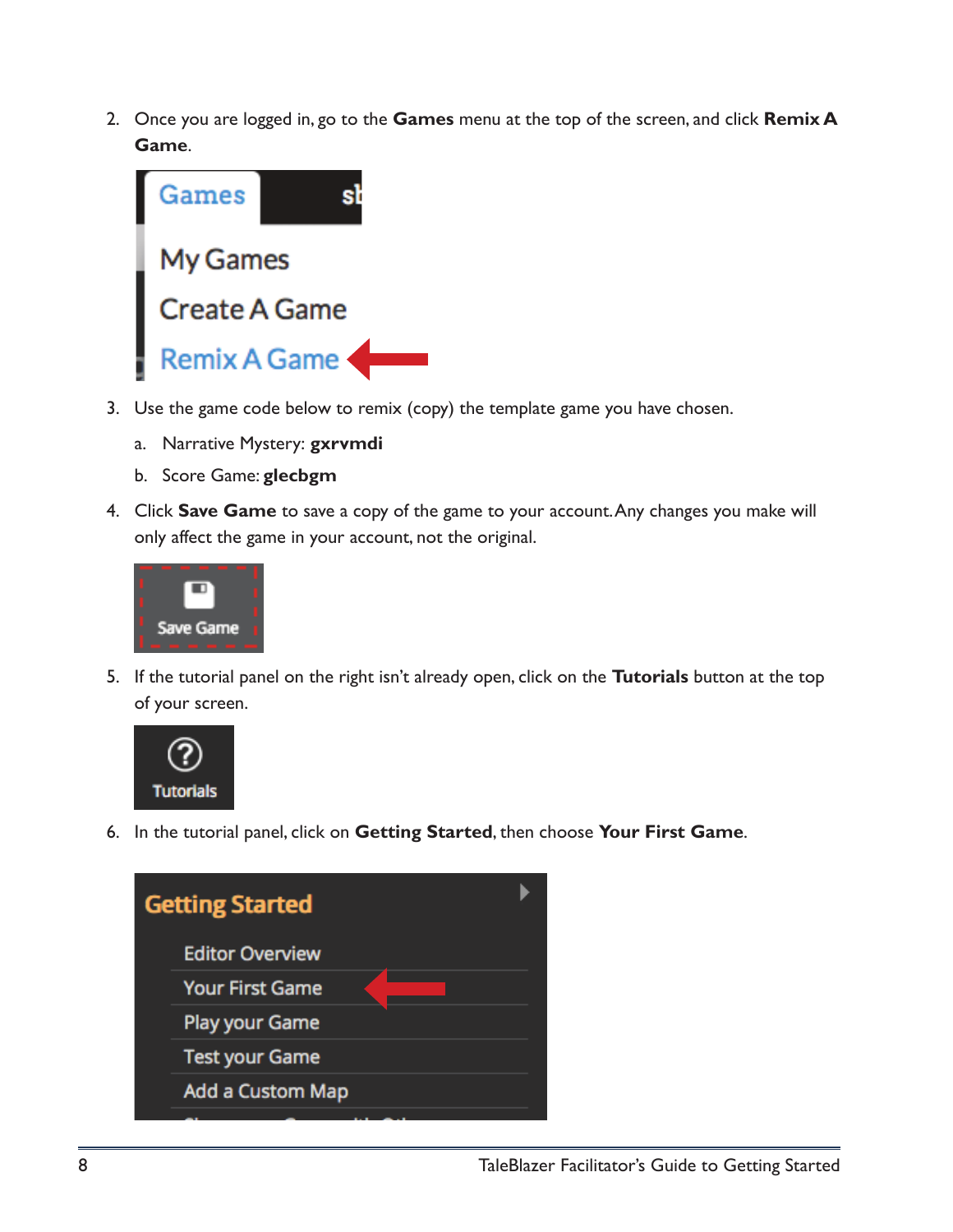- 7. Follow the instructions in "1. Locate Your Game" to move the game to your location. Make sure to set the game in the area you want your students to use during the program. To get rid of the original map image and be able to see the map inside the game area, switch the setting to **Dynamic Map** on the left side of your screen. Adjust the map as necessary to show your game area within the red game area box.
- 8. Now that your game area is set, you will want to create a map image to use with your game so that Wi-Fi is not necessary during game play. Click on the menu button in the upper right corner of the tutorial panel.

## **MENL**

9. Under **Getting Started,** choose **Add a Custom Map** and follow those instructions. The custom map you add will be a simple screenshot of the Google map. You can alter that image if you like, by using a drawing program (or even PowerPoint) to draw in paths and buildings. This is time consuming, however, and may not be necessary for an introductory experience.



10. Make sure to save your changes! Note that this game will have a new game code. The game code can be

#### **SAVE YOUR GAMES OFTEN!**

TaleBlazer does not automatically save your work.

#### **Dynamic Maps** allow the

player to move the map around in TaleBlazer Mobile and zoom in or out as they play. The map uses Google Maps and requires a constant data or Wi-Fi connection to play.

#### **Custom Maps** use a

downloaded image as a backdrop and do not require connectivity to play. The maps are static, but can be customized to show paths and landmarks relevant to the game. In most cases, custom maps provide the player with the best game experience.

To learn more about dynamic and custom maps, read *In Depth: About Maps* in the in-editor tutorial panel.

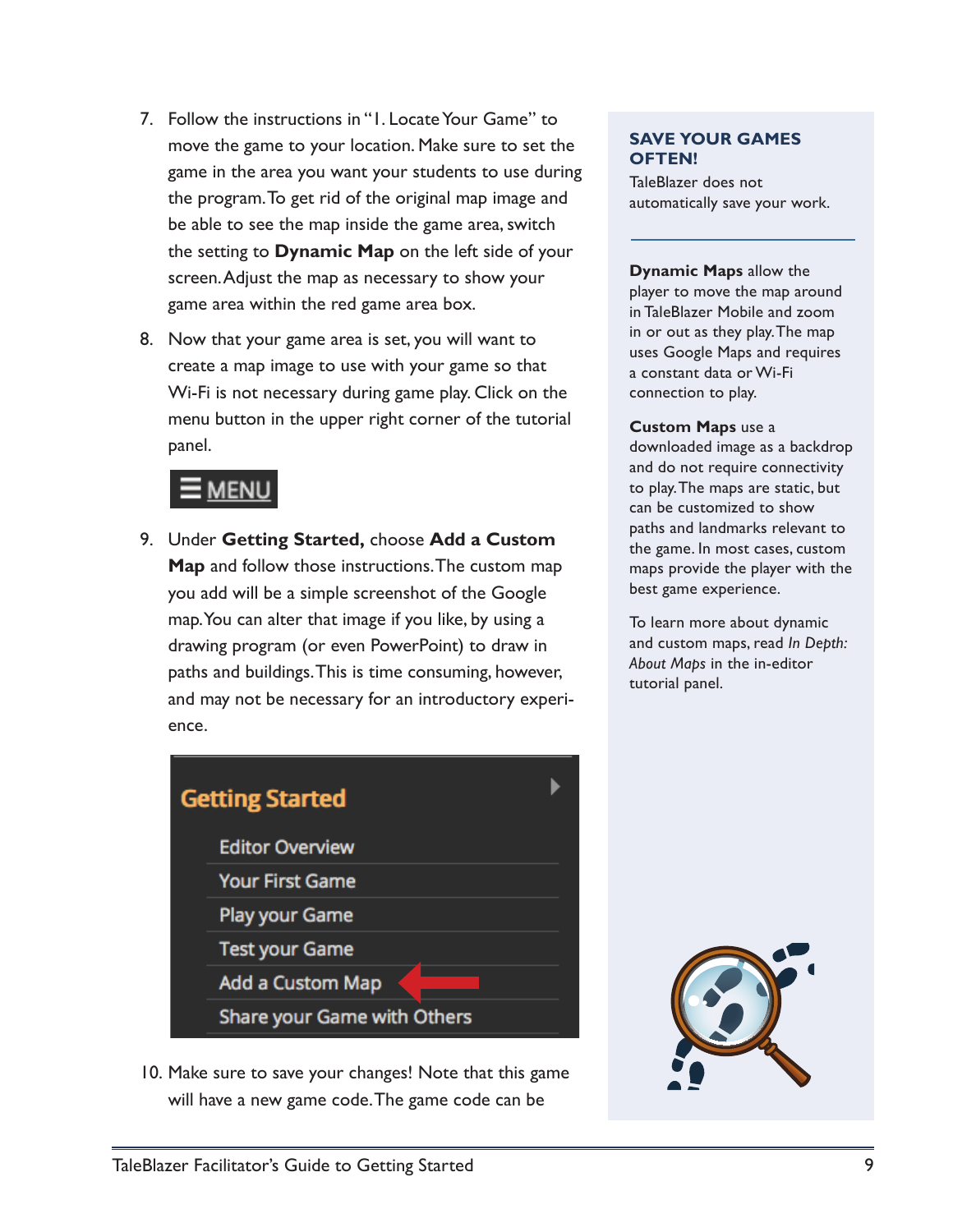found by clicking on the small triangle to the right of the game title in the upper right corner of the game editor.



## **DEFINING GAME GUIDELINES**

Giving your game designers some goals and guidelines will help them make more meaningful and interesting games. Think about how the games can support your broader program goals. Some questions to consider include:

- Is there specific content you want designers to use in their games?
- Are there technical objectives you want to include (add additional agents, add a certain mechanic, etc.)?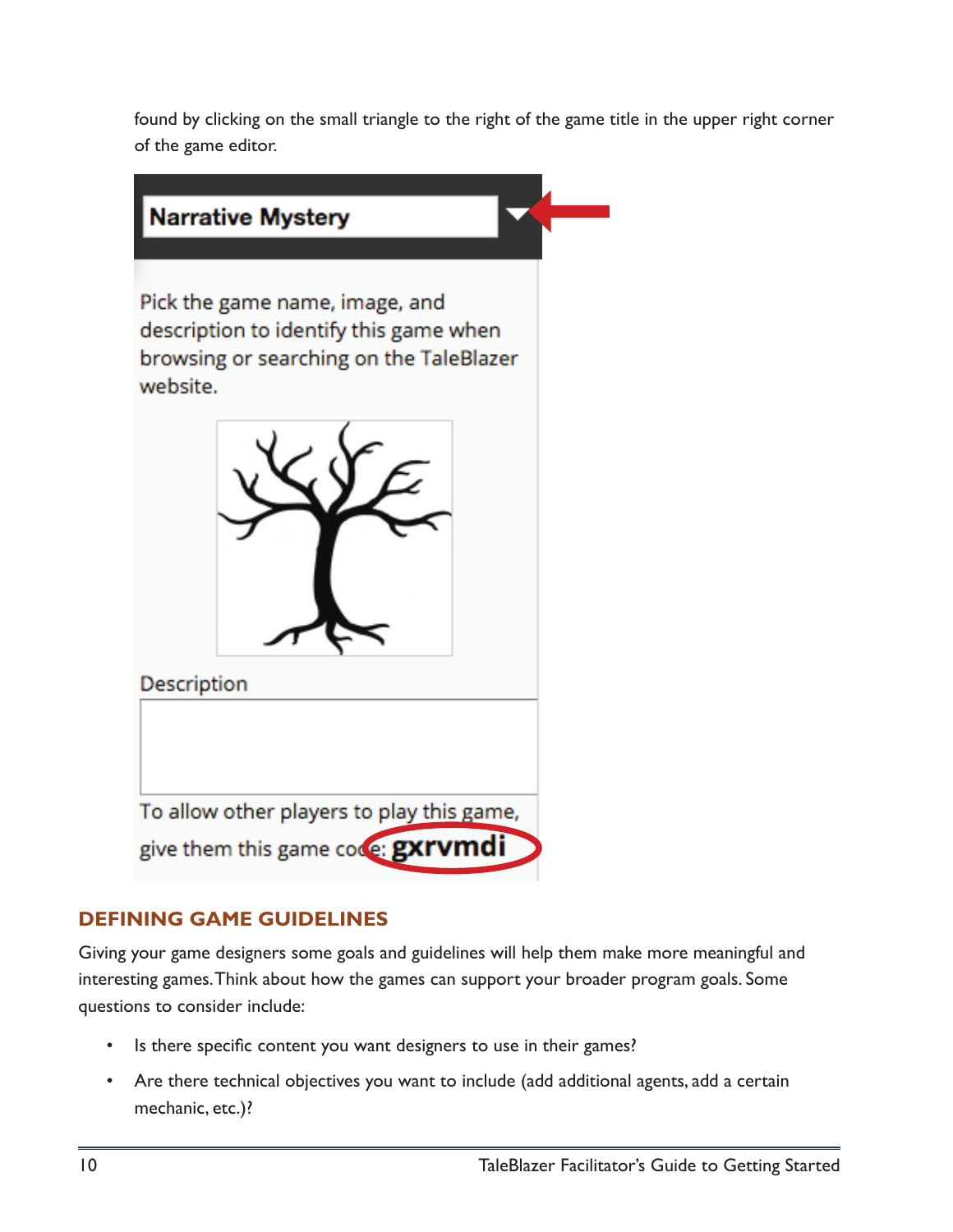- What audience are they creating the games for (peers, neighbors, younger students, general visitors)?
- Are there aspects of the *players'* experience that are important to design for (learn something, explore an area, interact with the physical world in some way, etc.)?

Write down the game guidelines you want your designers to use. You will introduce game creation as a design challenge for program participants to complete, so consider developing a fictitious (or real!) client for your designers to develop games for.

## **LAYING THE GROUNDWORK AND CLASSROOM CULTURE**

Even though this is a relatively short program, setting a tone of positivity, curiosity, and problem-solving can help everyone have a better experience. If you are using this curriculum during an existing program, you likely already have a classroom culture, but it can be helpful to keep the following in mind:

- Creating games using this curriculum is a design challenge. That means there are certain constraints for the games (such as the form of the template game and any guidelines you developed) that may feel limiting, but can also inspire creativity.
- The design process also involves a lot of testing and refining. While designers in this program won't have a lot of time to test and refine (particularly if you stick to 4 hours), encourage them to think in terms of drafts and revisions rather than simply being "done."
- Designers will, to varying degrees depending on the length of the program, have opportunities to give their peers feedback. Consider discussing with the group how to give and receive constructive and respectful feedback.
- Encourage designers to learn from each other—ask each other questions when they get stuck, and share what they learned when they fixed a problem. Consider facilitating these exchanges by sending designers to seek advice from others who overcame the same issue earlier.

## **FINAL PREPARATIONS**

To enable you to make the best use of your program time, you should do the following before your game designers arrive:

#### **Room set up:**

• 1 table for each pair of designers, with chairs. Tables may need to be located near outlets, if the computers will need a power source during the program.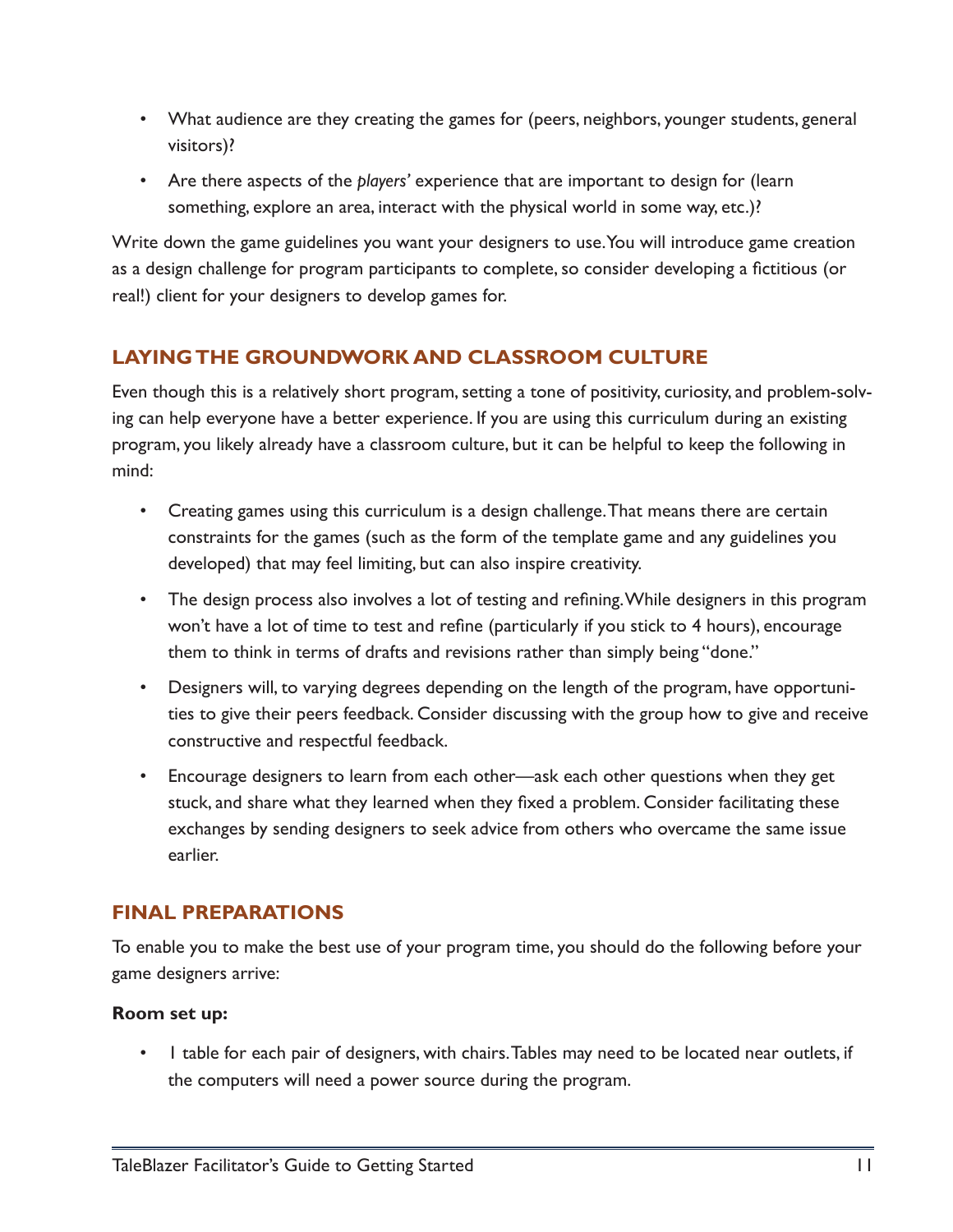• It is also helpful to have a central gathering area away from the computers for group discussions. Actual layout will vary by space.

#### **Mobile devices:**

- Should be fully charged, with TaleBlazer downloaded and the tutorial game (located at your site) downloaded.
- It is helpful to have the media **volume** set to a moderate level and the **screen brightness**  increased for outdoor viewing. You may also want to **extend the "screen timeout" time**  until the device goes to sleep, so that people don't have to constantly wake the device to continue with their game.
- It is helpful to have the camera easily available to designers on the device's homescreen.
- Bring power cords to your classroom for mid-program charging and transferring photos from the devices to computers. Power strips can also be helpful for charging more devices at one time.

### **Computers:**

- Complete all required updates on computers to reduce the number of notifications designers receive during the program.
- Make sure an internet browser is installed (Firefox or Chrome are recommended for use with TaleBlazer). Set TaleBlazer as the home page or as a bookmark to ease access.
- If you are using laptops, make sure they are fully charged, and consider bringing mice to help with the drag-and-drop interface used by TaleBlazer.
- You may also want to create folders on the desktops for game designers to keep their game images in.

## **Printed materials:**

• Print at least one copy of the game designer tutorials for each pair, as well as any worksheets or peer review guides you might be using.

#### **TaleBlazer accounts:**

Creating accounts for your game designers to use during the program will save time and allow you to access the games easily during and after the program. Keep the following in mind:

- Write down the usernames and passwords for any accounts you create. TaleBlazer allows you to sign up for multiple accounts using the same email address, although doing so means that you won't be able to use the password recovery function if you forget your password.
- Multiple designers can be working on *different* games in the same account at the same time,